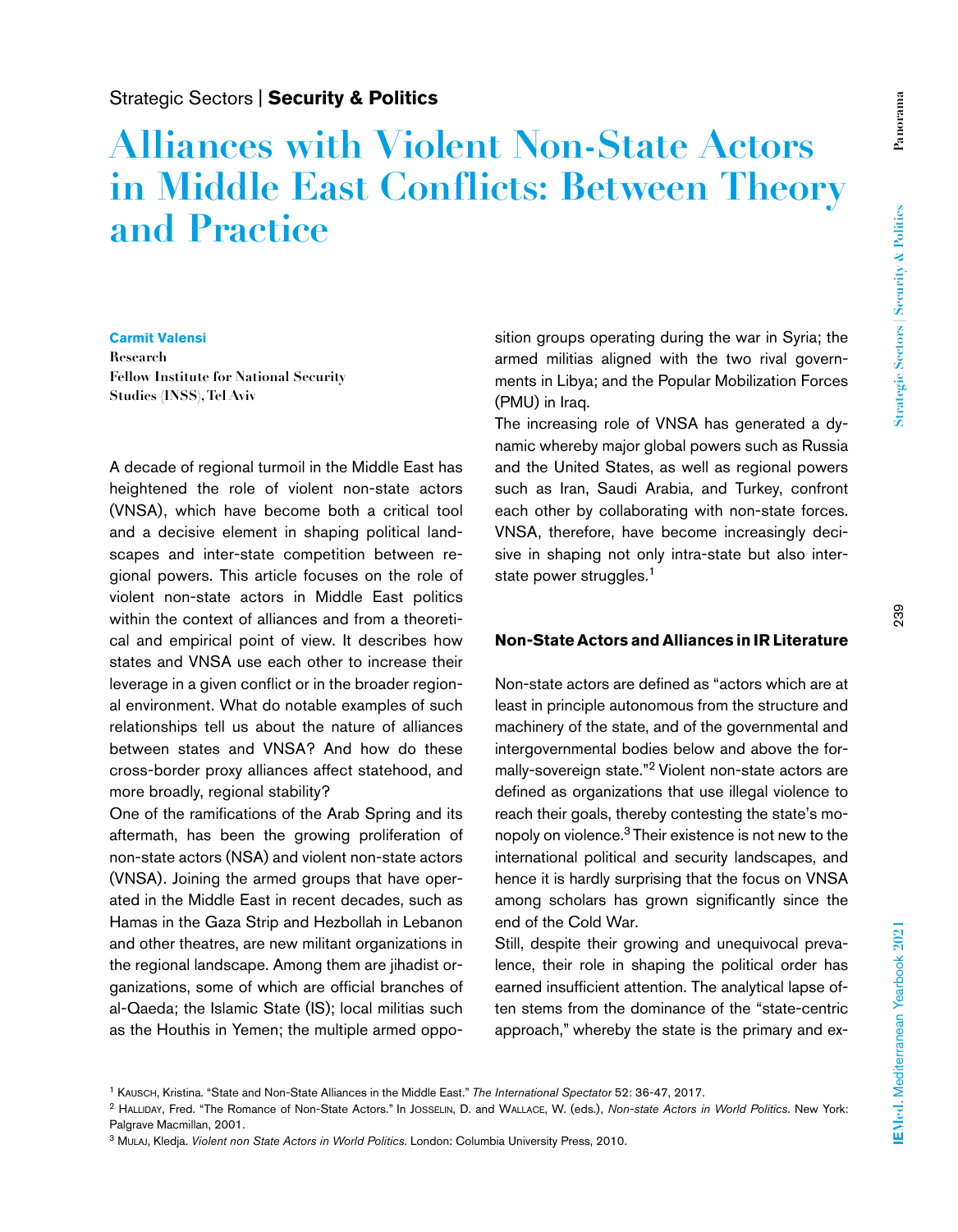clusive actor in the political system. This bias is evident in the literature concerning alliances, starting from Walt's classic definition: "A formal or informal relationship of security cooperation between two or more sovereign states. [It] assumes some level of commitment and an exchange of benefits for both parties."4 Even in more recent studies about alliances, NSA and VNSA are hardly mentioned, or conceived of as playing a secondary role.

Joining the armed groups that have operated in the Middle East in recent decades, are new militant organizations in the regional landscape

However, in the global international system, and in the Middle East in particular, one cannot fully comprehend dynamics and key events without taking into account VNSA and their interface with state actors. A more nuanced view of the region, which acknowledges the simultaneous presence and interaction between these types of actors, enables a more accurate assessment.

## **Alliance Balance Sheet**

Alliances between states and VNSA embody both advantages and disadvantages. For the state's patrons, the use of local VNSA provides combat advantages and often spares them direct military involvement. It also ensures the state's ability to project power and deter distant enemies. Furthermore, VNSA are less expected to "play" according to conventional rules and international norms compared to states. Therefore, an alliance affords the state more manoeuvrability, as it allows it to shed direct responsibility for its partner's actions.

For the VNSA, state support lends greater empowerment by strengthening their military capabilities, as they enjoy the best of both worlds: the advantages

of irregular warfare, and the advantages of receiving more sophisticated and advanced weapons.

Allying with VNSA also poses some risks, as the state party does not have full control over VNSA, with fewer constraints governing a non-state group. The state, therefore, could potentially lose its absolute hold over the behavioural proclivities of the VNSA. In addition, sustaining the alliance over time requires the state to invest extensive resources in the form of substantial funding, in order to ensure that its proxies will be effective.

For its part, the VNSA might gradually lose its autonomy. It would likely take more risks and expose itself to counter actions by its rivals (as well as by its sponsor state's rivals).

# **Alliances with Violent Non-State Actors in the Middle East**

In much of the Middle East, governance is structured and regulated by more than one actor, giving VNSA room to compete for – or share – power with the formal government authority. One example of this interaction can be found in the past decade in Syria, in which the combination of a formal state apparatus and a variety of VNSA – including armed rebel groups, Iranian-Shiite militias, Kurds (as well as traditional NSA such as humanitarian organizations and other civilian movements) – has created a division of power between the many actors. Interaction between VNSA and external states, such as Russia, Israel, Iran and Turkey, has likewise triggered the emergence of multiple alliances between states and VNSA.

The relationships between states and non-state actors are varied and depend on elements such as the type of VNSA, the geographical space of their cooperation and the strength of their alliance.

a. An alliance may be formed between VNSA and a state within the state's territory based on consent. The driving rationale for this formation is that governments can benefit from domestic non-state actors (violent or not) that complement governance functions by delivering servic-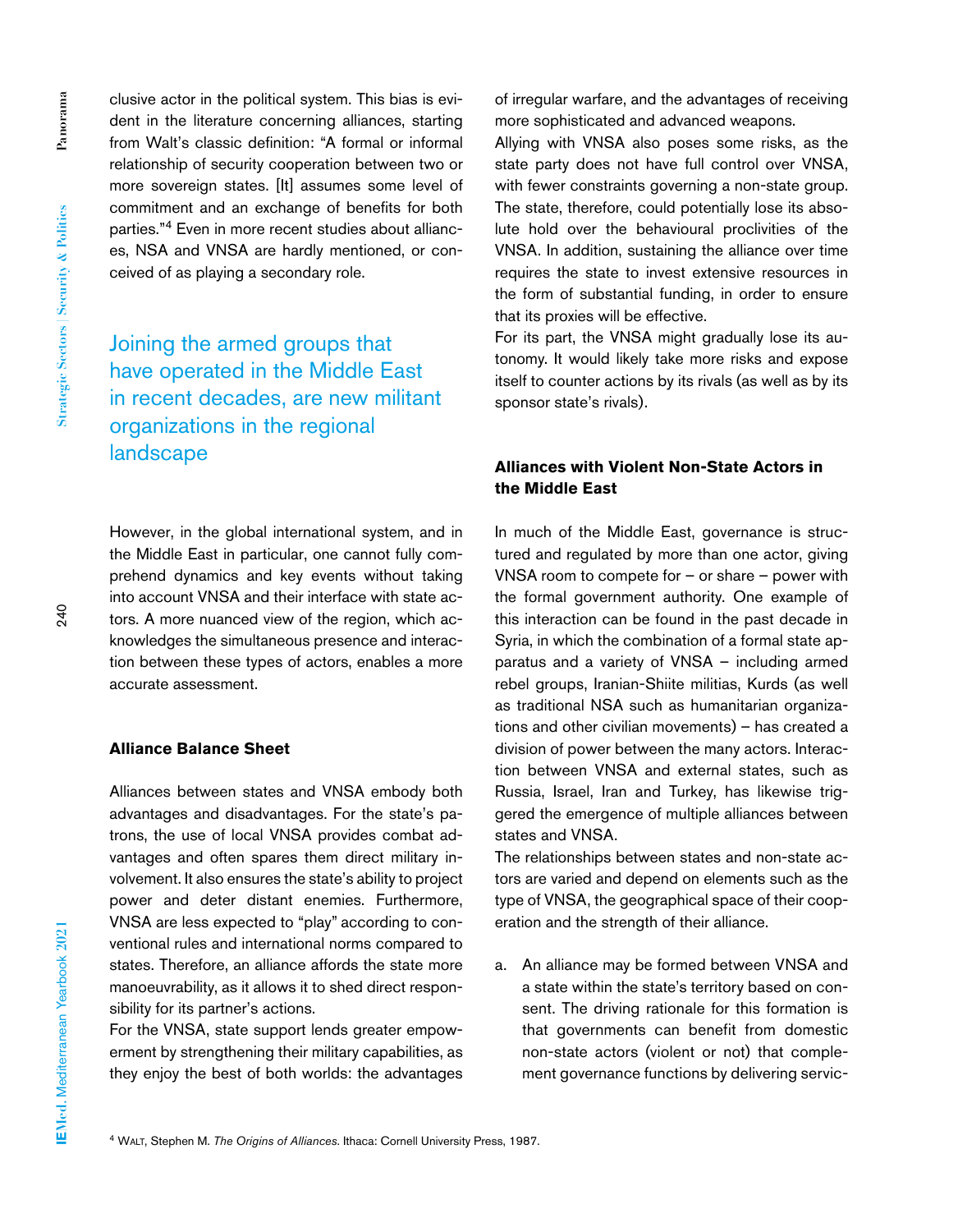Panorama **Panorama**

even the international balance of power. For decades, Iran has provided support to violent non-state proxies to promote its interests in the region. Hezbollah is the most prominent actor that operates under Iranian auspices, mostly in Lebanon, Syria and Iraq. Although founded nearly forty years ago, even today, when Hez-

yond its own territory and the other state's territory in order to gain leverage in the regional or

bollah is a political entity and military organization with tremendous domestic and regional influence, it remains highly dependent on Iran. Hezbollah's budget comes almost entirely from Iran, and, aside from weapons provision, the Iranian army and the Quds Force oversee Hezbollah's force buildup, preparedness and training of their fighters. Hezbollah's massive intervention in the war in Syria is a clear demonstration of how Iran uses its proxies in order to leverage its regional stature.

c. Another defining element relates to the identity of the VNSA. It can be local with domestic roots (such as Hezbollah in Lebanon, the Houthis in Yemen or the PMU in Iraq) or external (Hezbollah or Russian mercenaries in Syria). Local VNSA have an advantage in that they are not perceived by the local population as an invasive force, but rather as an organic part of the state and its society (though they still may be criticized for undermining stability).

## **Strategic vs. Tactical Alliances**

Alliances between states and VNSA are usually less institutionalized than alliances between states, as they do not adhere to formal agreements/accords and do not oblige the parties to constitute shared institutions. As such, what keeps them from collapsing?

Critical here are the differences between strategic and tactical alliances. Strategic alliances are characterized by high levels of cooperation and are usually based on shared values and ideology  $-$  as in the case of Iran and Hezbollah. Hence, these alliances are usually more sustainable and durable. Tactical cooperation occurs when the parties pursue a number of common short-term interests and do not necessarily rely on religious, sectarian or even ideologi-

es that the state is either incapable or unwilling to provide. However, although the alliance is based on a desire to cooperate, overtime, it could turn into a source of competition and tension, as the VNSA starts challenging the state's sovereignty.

The case of the Syrian regime-Hezbollah alliance (along with other Shiite militias under Iranian auspices), which has operated in Syria since late 2012, clearly demonstrates this tension. Although its initial goal to save Bashar al-Assad's rule was accomplished, over time these VNSA have challenged Assad's ability to apply full governance by turning into another local authority that exercises control, provides public services and promotes an agenda that is not always aligned with the central regime in Damascus.

Similarly, the Kurds constituted the main force that fought the Islamic State and helped restore regional stability by neutralizing other non-state challengers to Syria and Iraq. Despite the tactical cooperation between the Kurds and the central regime in both states, their achievements prompted them to demand a certain level of autonomy from the regimes, and thereby threaten their domestic sovereignty.

In Syria, the combination of a formal state apparatus and a variety of VNSA, has created a division of power between the many actors

b. A more prevalent type of alliance is between VNSA and an external state/foreign state operating in another state's territory, which often result in proxy wars, as in Yemen, Iraq, Syria and Libya.

VNSA may rely on "external" states' financial, political and military support and, in turn, may use these assets to help advance their "patrons'" interests on the ground, contesting the sovereignty and stability of the state where they operate. Moreover, in many cases the external state wishes to project power and influence be